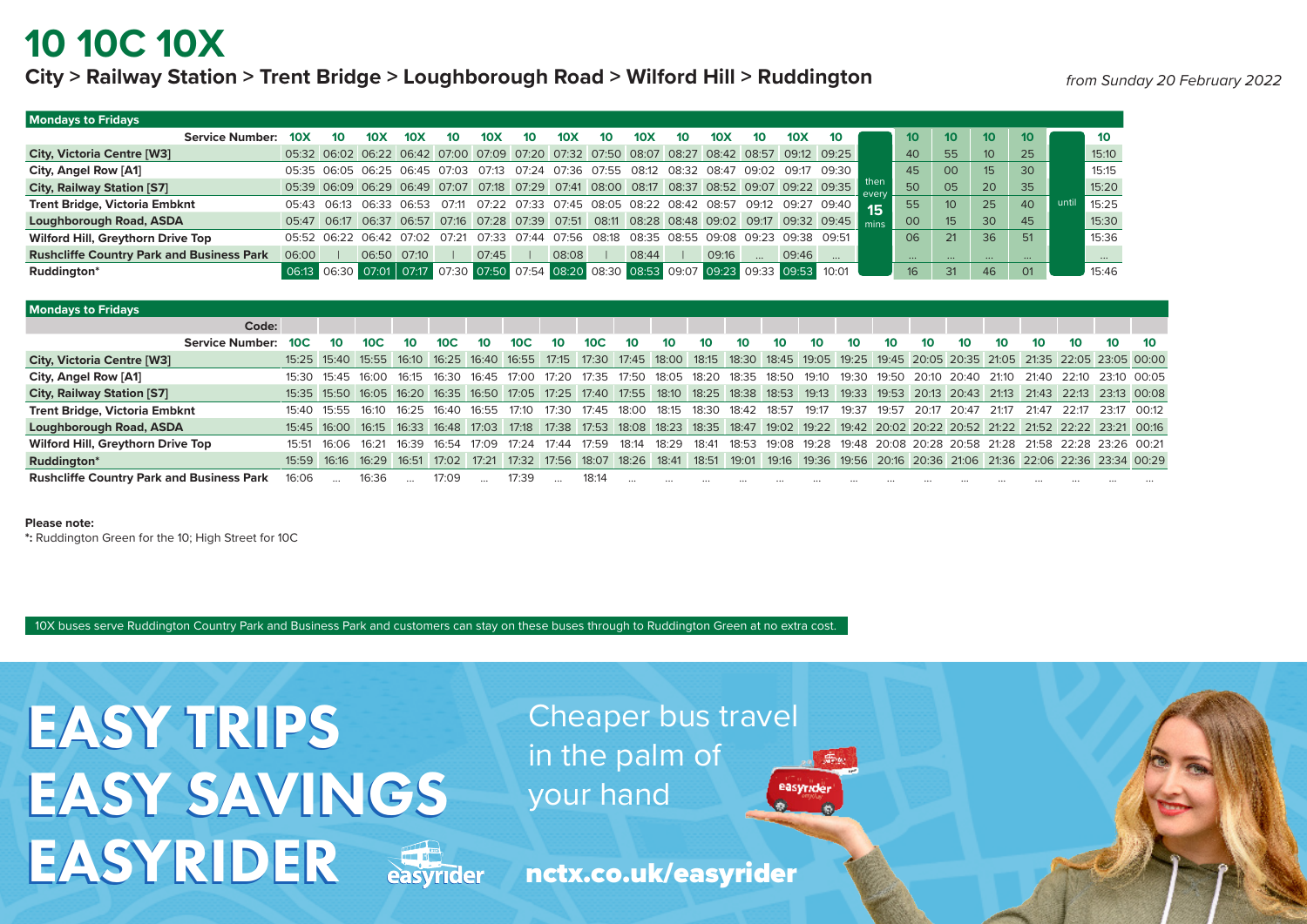### **10 10C**

### **City > Railway Station > Trent Bridge > Loughborough Road > Wilford Hill > Ruddington**

*from Sunday 20 February 2022*

| Saturdays                         |                   |             |       |                                                                         |       |      |                   |       |       |       |                 |                |       |                 |                 |                  |    |       |       |       |              |             |             |       |
|-----------------------------------|-------------------|-------------|-------|-------------------------------------------------------------------------|-------|------|-------------------|-------|-------|-------|-----------------|----------------|-------|-----------------|-----------------|------------------|----|-------|-------|-------|--------------|-------------|-------------|-------|
| <b>Service Number:</b>            | 10                | 10          | 10    | 10                                                                      | 10    | 10   | 10                | 10    | 10    | 10    | 10              | 10             |       | 10 <sup>°</sup> | 10 <sup>°</sup> | $10-10$          |    | 10    | 10    |       | 10           |             | 10.         |       |
| <b>City, Victoria Centre [W3]</b> |                   |             |       | 06:35 07:05 07:25 07:45 08:05 08:25 08:45 09:05 09:25 09:45 10:05 10:25 |       |      |                   |       |       |       |                 |                |       | 40              | 55              | 10 <sup>°</sup>  | 25 | 17:25 | 17:45 | 18:05 |              | 18:25 18:45 | 19:05 19:25 |       |
| City, Angel Row [A1]              | 06:38             | 07:10       | 07:30 | 07:50 08:10 08:30 08:50                                                 |       |      |                   | 09:10 | 09:30 | 09:50 | 10:10           | $-$ 10:30 then |       | 45              | 00              | 15 <sup>15</sup> | 30 | 17.30 | 17.50 | 18:10 | 18:30        | 18:50       | 19.10       | 19.30 |
| <b>City, Railway Station [S7]</b> |                   |             |       | 06:42 07:15 07:35 07:55 08:15 08:35 08:55 09:15 09:35 09:55             |       |      |                   |       |       |       | $10:15$ $10:35$ |                | every | 50              | 05              | 20               | 35 | 17:35 | 17:55 | 18:13 | 18:33        | 18:53       | 19:13       | 19.33 |
| Trent Bridge, Victoria Embknt     |                   | 06:46 07:20 |       | 07:40  08:00  08:20  08:40  09:00  09:20  09:40                         |       |      |                   |       |       | 10:00 | 10:20           | 10.40          | 15    | 55              | 10 <sup>1</sup> | 25               | 40 | 17.40 | 18:00 | 18.17 | 18:37        | 18:57       | 19.17       | 19.37 |
| Loughborough Road, ASDA           |                   |             |       | 06:50 07:25 07:45 08:05 08:25 08:45 09:05 09:25 09:45 10:05             |       |      |                   |       |       |       | $10:25$ $10:45$ |                |       | 00              |                 | 30               | 45 | 17:45 | 18:05 | 18:22 | 18:42  19:02 |             | 19:22 19:42 |       |
| Wilford Hill, Greythorn Drive Top | 06:55             | O7:31       | 07:51 | 08 <sup>.</sup> 11                                                      | 08:31 | 08.5 | ∩9∙11             | 09.31 | 09.51 | 10.11 | 10.31           | 10.51          |       | 06              | 21              | 36               | 51 | 17.51 | 18:11 | 18.28 | 18.48        | 19.08       | 19.28       | 19.48 |
| Ruddington*                       | $07:03$ $07:41$ . |             |       | 08:01 08:21 08:41                                                       |       |      | 09:01 09:21 09:41 |       | 10:01 | 10:21 | 10:41           | 11:01          |       | 16              | 31              | 46               | 01 | 18:01 | 18:21 | 18:36 | 18:56 19:16  |             | 19:36 19:56 |       |

| <b>Saturdays</b>                         |                        |                 |       |                 |       |       |                               |                 |       |
|------------------------------------------|------------------------|-----------------|-------|-----------------|-------|-------|-------------------------------|-----------------|-------|
|                                          | Code:                  |                 |       |                 |       |       |                               |                 |       |
|                                          | <b>Service Number:</b> | 10 <sup>1</sup> | 10    | 10 <sup>°</sup> | 10    | 10    | 10 <sup>1</sup>               | 10 <sup>°</sup> | 10    |
| <b>City, Victoria Centre [W3]</b>        |                        | 19:45           |       | 20:05 20:35     | 21:05 | 21:35 | 22:05                         | 23:05           | 00:00 |
| City, Angel Row [A1]                     |                        | 19.50           | 20:10 | 20:40           | 21:10 | 21:40 | 22:10                         | 23:10           | 00:05 |
| <b>City, Railway Station [S7]</b>        |                        | 19:53           | 20:13 | 20:43           | 21:13 | 21:43 | 22:13                         | 23:13           | 00:08 |
| <b>Trent Bridge, Victoria Embknt</b>     |                        | 19.57           | 20:17 | 20:47           | 21:17 | 21:47 | 22.17                         | 23.17           | 00.12 |
| Loughborough Road, ASDA                  |                        | 20:02           |       |                 |       |       | 20:22 20:52 21:22 21:52 22:22 | 23:21           | 00:16 |
| <b>Wilford Hill, Greythorn Drive Top</b> |                        | 20.08           | 20.28 | 20:58           | 21:28 | 21:58 | 22:28 23:26                   |                 | 00.21 |
| Ruddington*                              |                        | 20:16           | 20:36 | 21:06           | 21:36 |       | 22:06 22:36                   | 23:34           | 00:29 |

| <b>Sundays and Bank Holiday Mondays</b>          |       |                 |               |     |                 |       |       |          |       |       |       |       |       |          |       |       |
|--------------------------------------------------|-------|-----------------|---------------|-----|-----------------|-------|-------|----------|-------|-------|-------|-------|-------|----------|-------|-------|
| <b>Service Number:</b>                           | 10    | 10 <sub>C</sub> |               | 10C | 10 <sup>C</sup> |       | 10C   | 10       | 10    |       | 10    | 10    | 10    | 10       | 10    | 10    |
| <b>City, Victoria Centre [W3]</b>                |       | 08:35 09:35     |               | 05  | 35              |       | 16:05 | 16:35    | 17:05 | 17:35 | 18:05 | 19:05 | 20.05 | 21.05    | 22:05 | 23:00 |
| City, Angel Row [A1]                             | 08:40 | 09:40           |               | 10  | 40              |       | 16.1C | 16.40    | 17:10 | 17·40 | 18:10 | 19:10 | 20:10 | 21:10    | 22:10 | 23.05 |
| <b>City, Railway Station [S7]</b>                |       | 08:43 09:43     | then<br>every | 13  | 43              |       | 16:13 | 16:43    | 17:13 | 17:43 | 18:13 | 19:13 | 20:13 | 21:13    | 22:13 | 23:08 |
| <b>Trent Bridge, Victoria Embknt</b>             | 08:47 | 09:47           | 30            | 17  | 47              | until | 16:17 | 16:47    | 17:17 | 17.47 | 18:17 | 19:17 | 20:1  | 21.17    | 22.17 | 23.12 |
| Loughborough Road, ASDA                          |       | 08:52 09:52     | mins          | 22  | 52              |       | 16.22 | 16:52    | 17.22 | 17:52 | 18:22 | 19:22 | 20:22 | 21.22    | 22.21 | 23.16 |
| Wilford Hill, Greythorn Drive Top                | 08:58 | 09:58           |               | 28  | 58              |       | 16:28 | 16:58    | 17:28 | 17:58 | 18:28 | 19:28 | 20:28 | 21.28    | 22.26 | 23.21 |
| Ruddington*                                      | 09:06 | 10:06           |               | 36  | 06              |       | 16:36 | 17:08    | 17:36 | 18:06 | 18:36 | 19:36 | 20:36 | 21:36    | 22.34 | 23.29 |
| <b>Rushcliffe Country Park and Business Park</b> |       | 10:13           |               | 43  | 13              |       | 16:43 | $\cdots$ |       |       |       |       |       | $\cdots$ |       |       |

#### **Please note:**

**\*:** Ruddington Green for the 10; High Street for 10C;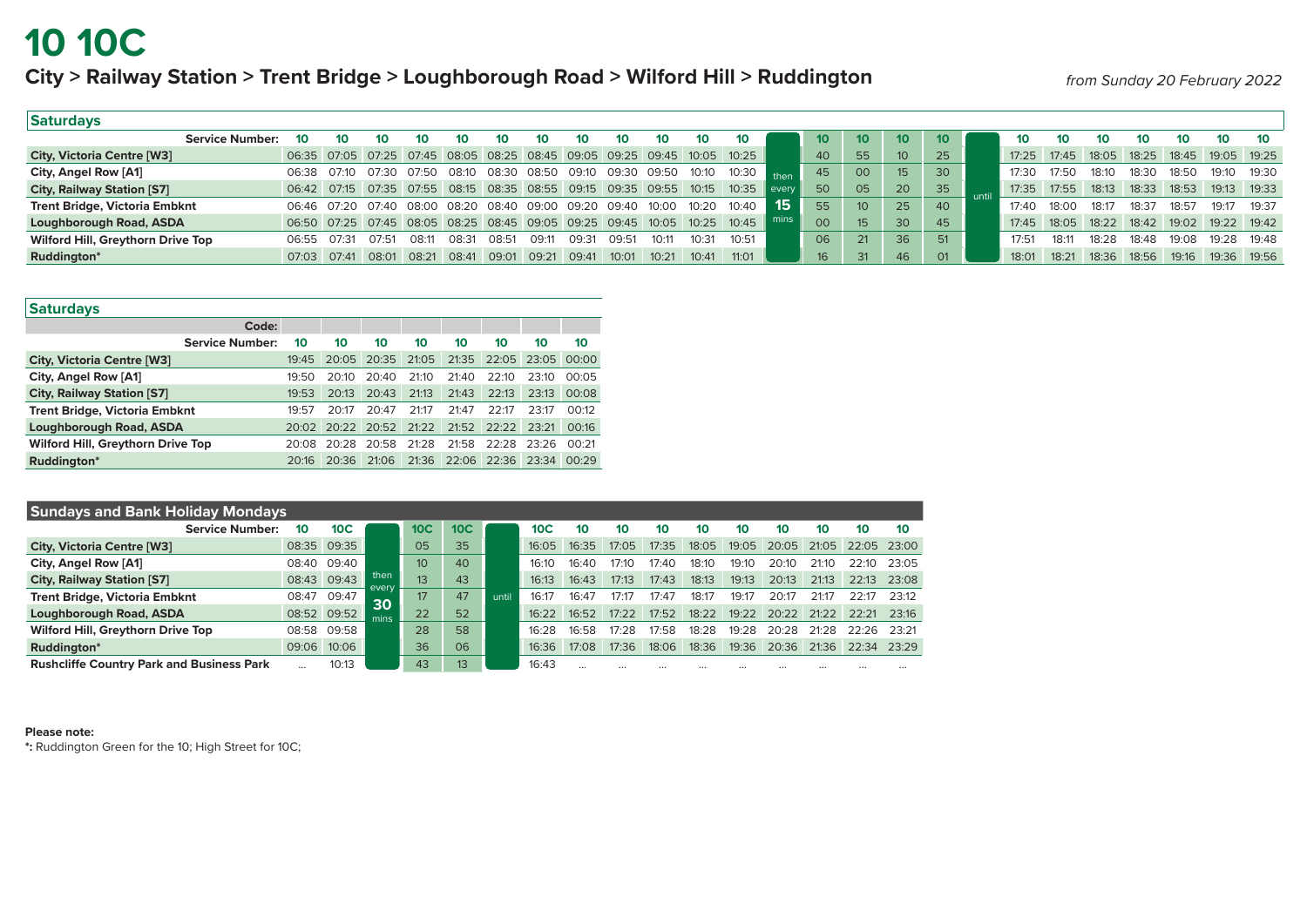## **10 10C 10X**

### **Ruddington > Wilford Hill > Loughborough Road > Trent Bridge > Railway Station > City**

*from Sunday 20 February 2022*

| <b>Mondays to Fridays</b>                        |             |                 |       |       |             |                 |              |                 |    |                                                                                                       |       |                   |       |                 |                 |                 |                                          |                      |         |                 |                 |                 |                 |                 |
|--------------------------------------------------|-------------|-----------------|-------|-------|-------------|-----------------|--------------|-----------------|----|-------------------------------------------------------------------------------------------------------|-------|-------------------|-------|-----------------|-----------------|-----------------|------------------------------------------|----------------------|---------|-----------------|-----------------|-----------------|-----------------|-----------------|
| <b>Service Number:</b>                           | 10          | 10 <sup>C</sup> |       | 10    | 10C         | 10 <sup>C</sup> | 10           | 10 <sup>C</sup> | 10 | 10 <sup>C</sup>                                                                                       | 10    | 10 <sup>C</sup>   | 10    | 10 <sup>C</sup> | 10 <sup>°</sup> | 10 <sup>C</sup> | 10 <sup>°</sup>                          |                      | $10-10$ | 10 <sup>°</sup> | 10 <sup>1</sup> | 10 <sup>°</sup> | 10 <sup>°</sup> | 10 <sub>X</sub> |
| <b>Rushcliffe Country Park and Business Park</b> |             | 06:09           |       |       | 06:56 07:12 |                 |              | 07:45           |    | 08:15                                                                                                 |       | 08:48             |       | 09:18           |                 | 09:48           |                                          |                      |         | $\cdots$        |                 | $\cdots$        |                 | 16:10           |
| <b>Ruddington, Green</b>                         | 05:33       | 06:13           | 06:33 | 06:49 | 07:01       | 07:17           | 07:34        | 07:50           |    | 08:05 08:20 08:35                                                                                     |       |                   |       |                 |                 |                 | 08:53 09:08 09:23 09:38 09:53 10:08 then |                      | 23      | 38              | 53              | 08              | 15:53           |                 |
| <b>Wilford Hill, Greythorn Drive Top</b>         |             |                 |       |       |             |                 |              |                 |    | 05:39 06:19 06:39 06:56 07:08 07:24 07:41 07:58 08:13 08:28 08:43 09:00 09:15 09:30 09:45 10:00       |       |                   |       |                 |                 |                 | 10:15                                    | $\blacksquare$ every | 30      | 45              | 00              | 15              | 16:00  16:15    |                 |
| Loughborough Road, ASDA                          | 05:44       | 06.24           |       |       |             |                 |              |                 |    | 06:44 07:02 07:14 07:32 07:49 08:07 08:22 08:37 08:52 09:07 09:22 09:37                               |       |                   |       |                 | 09.52           | 10.07           | 10.22                                    | ּ כו                 | 37      | 52              | 07              | 22              | 16:07           | 16:22           |
| <b>Trent Bridge, Victoria Embknt</b>             |             |                 |       |       |             |                 |              |                 |    | 05:49 06:29 06:49 07:08 07:20 07:38 07:55 08:14 08:29 08:44 08:59 09:13 09:28 09:43 09:58 10:13 10:28 |       |                   |       |                 |                 |                 |                                          |                      | 43      | 58              | 13              | 28              | 16:13  16:28    |                 |
| City, Railway Station [S5]                       | 05:53 06:33 |                 | 06.53 | O7:13 | 07.25       | 07.43           | <b>08:00</b> | 08.19           |    | 08:34 08:49                                                                                           | 09.04 | 09.18             | 09:33 | 09.48           | 10.03           | 10.18           | 10.33                                    |                      | 48      | 03              | 18 <sup>°</sup> | 33              | 16:18           | 16:33           |
| <b>City, Victoria Centre [W3]</b>                |             |                 |       |       |             |                 |              |                 |    | 05:58 06:38 06:58 07:18 07:30 07:48 08:05 08:25 08:40 08:55 09:10                                     |       | 09:23 09:38 09:53 |       |                 | 10:08 10:23     |                 | 10.38                                    |                      | 53      | 08              | 23              | 38              | 16:23           | 16:38           |

| <b>Mondays to Fridays</b>                        |          |       |       |                 |                 |                 |                 |                 |          |                 |       |       |       |             |       |             |       |                   |       |
|--------------------------------------------------|----------|-------|-------|-----------------|-----------------|-----------------|-----------------|-----------------|----------|-----------------|-------|-------|-------|-------------|-------|-------------|-------|-------------------|-------|
| Code:                                            |          |       |       |                 |                 |                 |                 |                 |          |                 |       |       |       |             |       |             |       |                   |       |
| <b>Service Number:</b>                           | 10       | 10X   | 10    | 10 <sub>X</sub> | 10 <sup>°</sup> | 10 <sub>X</sub> | 10 <sup>°</sup> | 10 <sub>X</sub> | 10       | 10 <sup>°</sup> | 10    | 10    | 10    | 10          | 10    | 10          | 10    | 10 <sup>1</sup>   | 10    |
| <b>Rushcliffe Country Park and Business Park</b> | $\cdots$ | 16:41 |       | 17:11           |                 | 17:41           |                 | 18:18           | $\cdots$ |                 |       |       |       |             |       | $\cdots$    |       |                   |       |
| <b>Ruddington, Green</b>                         | 16:23    |       | 16:55 |                 | 17:25           |                 | 18:02           |                 | 18:37    | 18:57           | 19:17 | 19:37 | 20:07 | 20:37       | 21:07 | 21:37       | 22.07 | 22.37             | 23:35 |
| Wilford Hill, Greythorn Drive Top                | 16:30    | 16:48 | 17:03 | 17:18           | 17:33           | 17:48           | 18:08           | 18:23           | 18:43    | 19:03           | 19:23 | 19:43 |       | 20:13 20:43 | 21:13 | 21:43       | 22:13 | 22:43             | 23.41 |
| Loughborough Road, ASDA                          | 16:37    | 16:55 | 17.1C | 17.25           | 17.40           | 17:55           | 18:14           | 18:29           | 18:49    | 19:09           | 19:29 | 19:49 | 20:19 | 20.49       | 21:19 | 21:49       | 22:19 | 22.49             | 23.46 |
| <b>Trent Bridge, Victoria Embknt</b>             | 16:43    | 17:03 | 17:18 | 17:33           | 17:48           | 18:03           | 18:18           | 18:33           | 18:53    | 19:13           | 19:33 | 19:53 |       | 20:23 20:53 | 21:23 | 21:53       |       | 22:23 22:53 23:50 |       |
| City, Railway Station [S5]                       | 16:48    | 17:08 | 17:23 | 17:38           | 17:53           | 18:08           | 18:23           | 18:38           | 18:58    | 19:18           | 19:38 | 19:58 | 20:28 | 20:58       | 21:28 | 21:58       | 22.28 | 22.58             | 23.54 |
| <b>City, Victoria Centre [W3]</b>                | 16:53    | 17:13 | 17:28 | 17:43           | 17:58           | 18:13           | 18:28           | 18:43           | 19:03    | 19:23           | 19:43 | 20:03 | 20:33 | 21:03       |       | 21:33 22:03 |       | 22:33 23:03       | 23:58 |

# Your mobile is your ticket to ride

**Pay the easier way with the NCTX Buses app. Available from Google Play or the App Store.**



**harple** *Easyrider Mobile*. The *smarter* way to pay. Download the NCTX Buses app now.